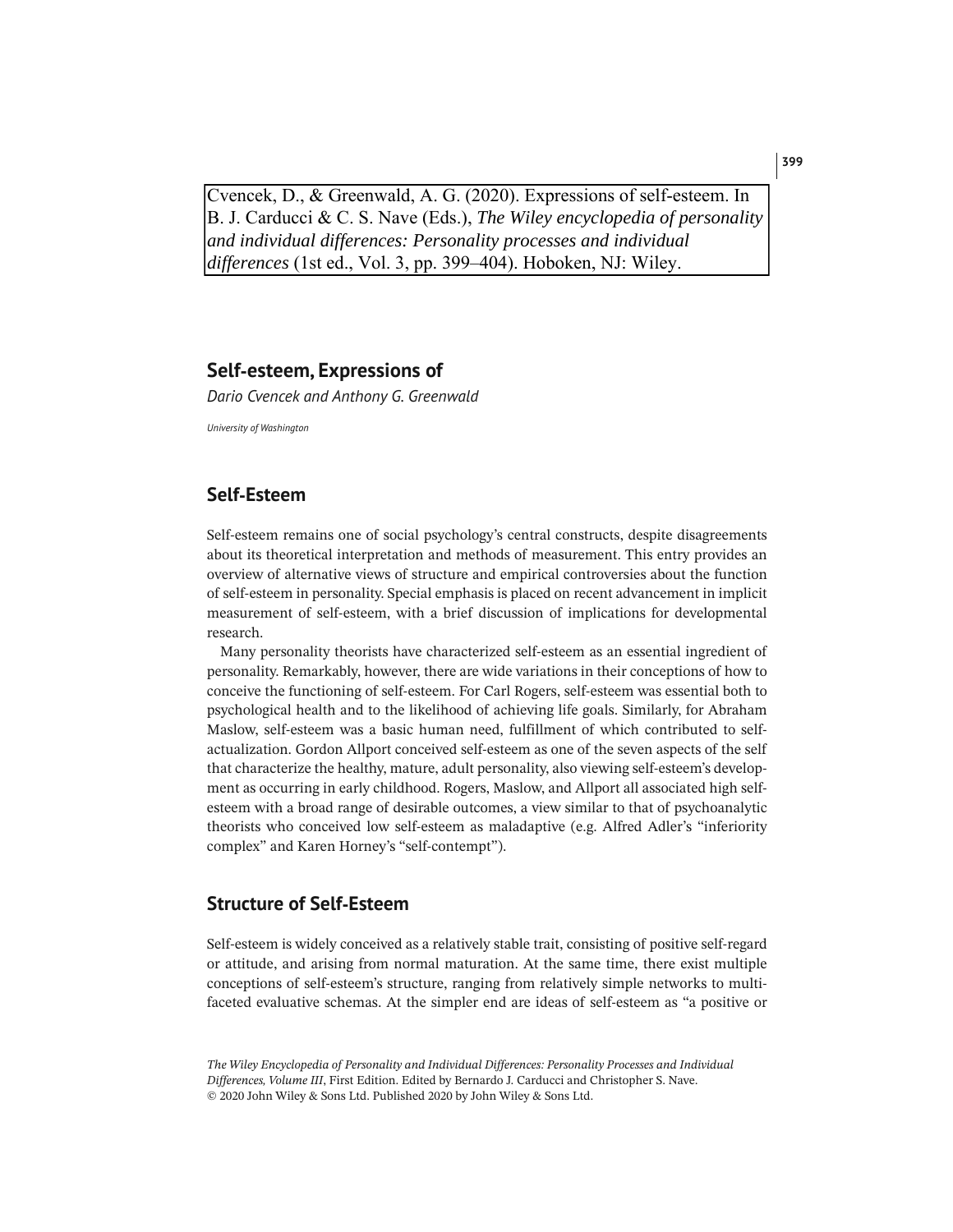#### **400** *Self-esteem, Expressions of*

negative attitude toward a particular object, namely, the self" (Rosenberg, 1965, p. 30) and "the association of the concept of self with a valence attribute" (Greenwald et al., 2002, p. 3). At intermediate levels of complexity are cognitively based views of self‐ esteem such as "a personal judgment of worthiness that is expressed in the attitudes the individual holds toward himself" (Coopersmith, 1967, p. 5) and more affectively based ones such as "feelings of affection for oneself, no different, in kind, than the feelings of affection one has for others" (Brown & Dutton, 1995, p. 712). More complex are models of self‐esteem as a "combination of cognitions and evaluations of many attributes of self" (Wylie, 1979, p. 4), as "a fraction of which our pretensions are the denominator and the numerator our success" (James, 1890, p. 310), as a difference "between an individual's ideal and actual concepts of himself" (Cohen, 1959, p. 103), as "the component of the self‐system which regulates the extent to which the self‐system is maintained under conditions of strain" (Ziller, Hagey, Smith, & Long, 1969, p. 84), and as "the feeling that one is an object of primary value in a meaningful universe" (Greenberg et al., 1992, p. 913).

# **Functions of Self-Esteem**

Despite wide endorsement of the importance of self‐esteem, there is substantial variation in theoretical conceptions of *how* self‐esteem functions in ways that justify its status as an essential ingredient of personality. The first of three categories of functional views includes those that postulate a *protective or defensive* function. The nature of how a threat is conceived varies, including (1) threats to social acceptance (sociometer theory), (2) negative consequences of achievement failure (affect regulation model of self‐esteem functioning), or (3) the prospect of death (terror management theory).

A second category of theories proposes *self‐promotive* functions. These include: (1) self‐ determination theory's view that positive self‐esteem fulfills needs for competence, relatedness, and autonomy, (2) self‐actualization theory's view that self‐esteem is a learned human need, which, once met, paves the way for satisfaction of higher-order needs such as selfactualization, and (3) humanistic personality theory's view that self‐esteem serves a need for unconditional positive regard.

A third category of theories postulates that self‐esteem serves an *identity‐maintenance* function. These include: (1) social identity theory's view that low self-esteem motivates identification with positively regarded groups, (2) self‐affirmation theory's view that high self-esteem provides a resource to affirm a threatened identity in an alternative domain, (3) self‐verification theory's view that people seek to maintain stable and coherent self-views (identities), and (4) balanced identity theory's view that identities, attitudes, and self‐esteem tend to self‐organize on principles of affective–cognitive consistency.

Defensive and promotive functions of self‐esteem can be seen as homeostatically linked, with the defensive function sustaining self-esteem at a level high enough for promotive functioning to be effective. The identity-maintenance function also suggests that selfesteem is acting homeostatically. Thus, all three types of function are consistent with a higher-order theme that self-esteem serves a personality-stabilizing function.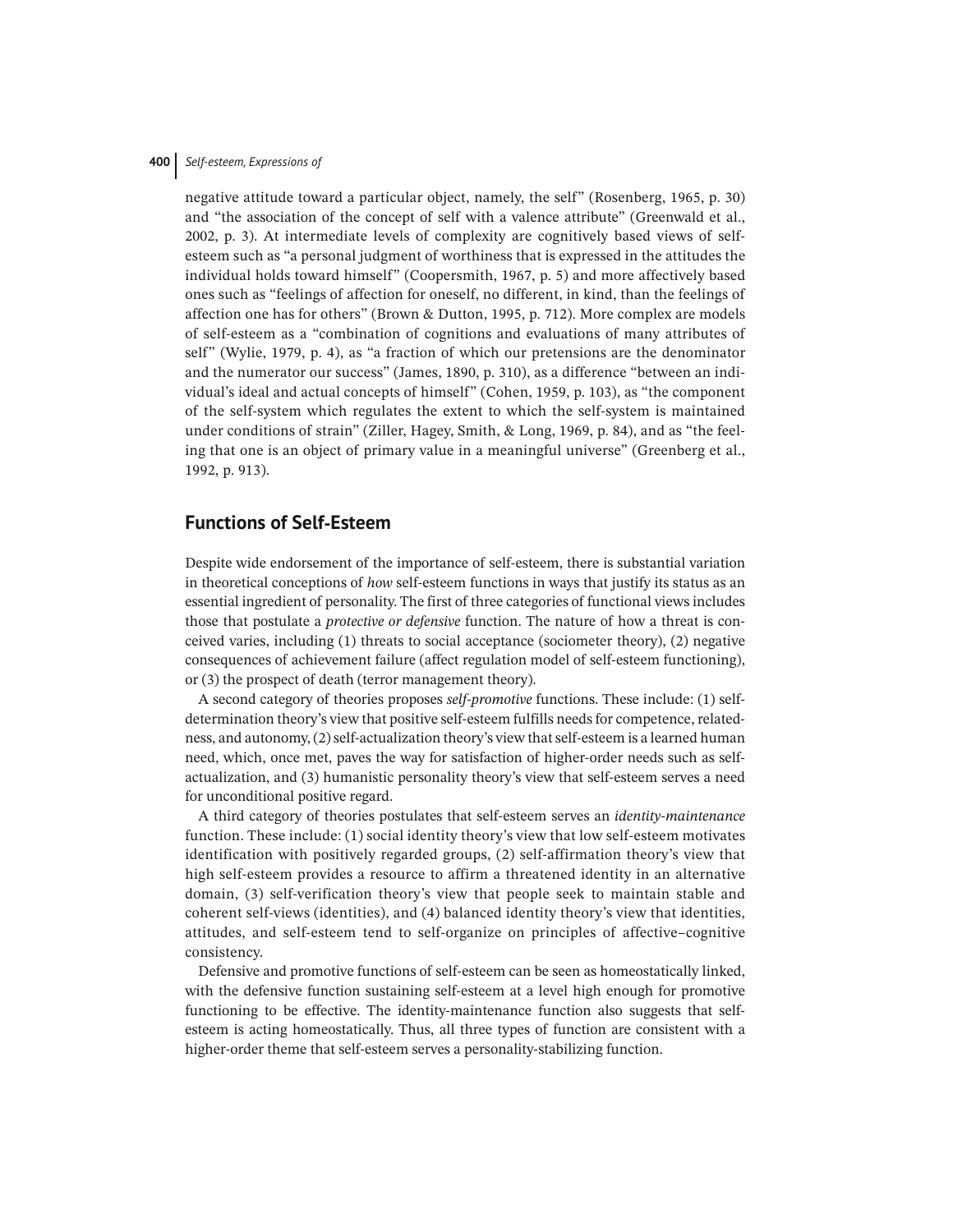# **Predictive Validity of Self-Esteem**

The uniformity of these views in treating self-esteem as a desirable trait makes it somewhat surprising that none of the theories of self-esteem function has an accompanying conclusive body of supporting empirical research. An extensive literature review by Baumeister, Campbell, Krueger, and Vohs (2003) concluded that predictive validity of self‐ esteem measures with respect to psychological health, well-being, school achievement, and occupational success, is generally very modest at best, with the majority of variance in these indices left unaccounted for: High self‐esteem does not cause better academic performance, occupational success, or leadership (nor does low self‐esteem cause aggression, tobacco/alcohol use, or becoming sexually active at an early age). This lack of strong predictive validity of self‐esteem for positive outcomes suggests that the benefits of high self‐esteem may be fewer and weaker than personality psychologists such as Rogers and Allport had conceived.

### **Implicit Measures of Self-Esteem**

Some of the weakness of empirical evidence for the various theories is almost certainly due to limitations of available measures of self‐esteem. The most widely used self‐ esteem measures are highly transparent sets of self‐report items, for which most respondents will know that they are responding to an assessment of some aspect of self‐positivity. Widespread understanding that self‐esteem is a desirable trait assures that these transparent measures will assess a mixture of self‐positivity and impression management. For example, the estimates of contamination by impression management for the Rosenberg Self‐Esteem Scale range between .26 and .45 in terms of correlations with social desirability and self-deception.

A more recent development in assessing self‐esteem that may avoid self‐presentational distortion is use of the Implicit Association Test (IAT). It has been found that IAT measures of self‐esteem correlate quite weakly with self‐report measures of self‐esteem. However, there is no strong reason to expect implicit and explicit measures of self‐esteem to be more than weakly correlated, and discrepancies between explicit and implicit self‐esteem may be meaningful and of theoretical importance.

Disappointingly, implicit measures of self‐esteem correlate weakly with one another. A likely explanation of this weak intercorrelation is in psychometric weaknesses in most of the available implicit measures. However, among implicit measures, the IAT has the highest test–retest reliability and the best temporal stability over a four‐ week period.

A notable exception to the observation of predictive validity problems for self‐esteem measures is the substantial body of theoretical confirmations of predictions of balanced identity theory (BIT; Greenwald et al., 2002) from studies that have used IAT self‐esteem measures. According to BIT's *balance–congruity* principle, the association between two concepts should strengthen when both concepts are associated with the same third concept. For people who already associate self with *good*, associating a *group* with *good* should lead to the development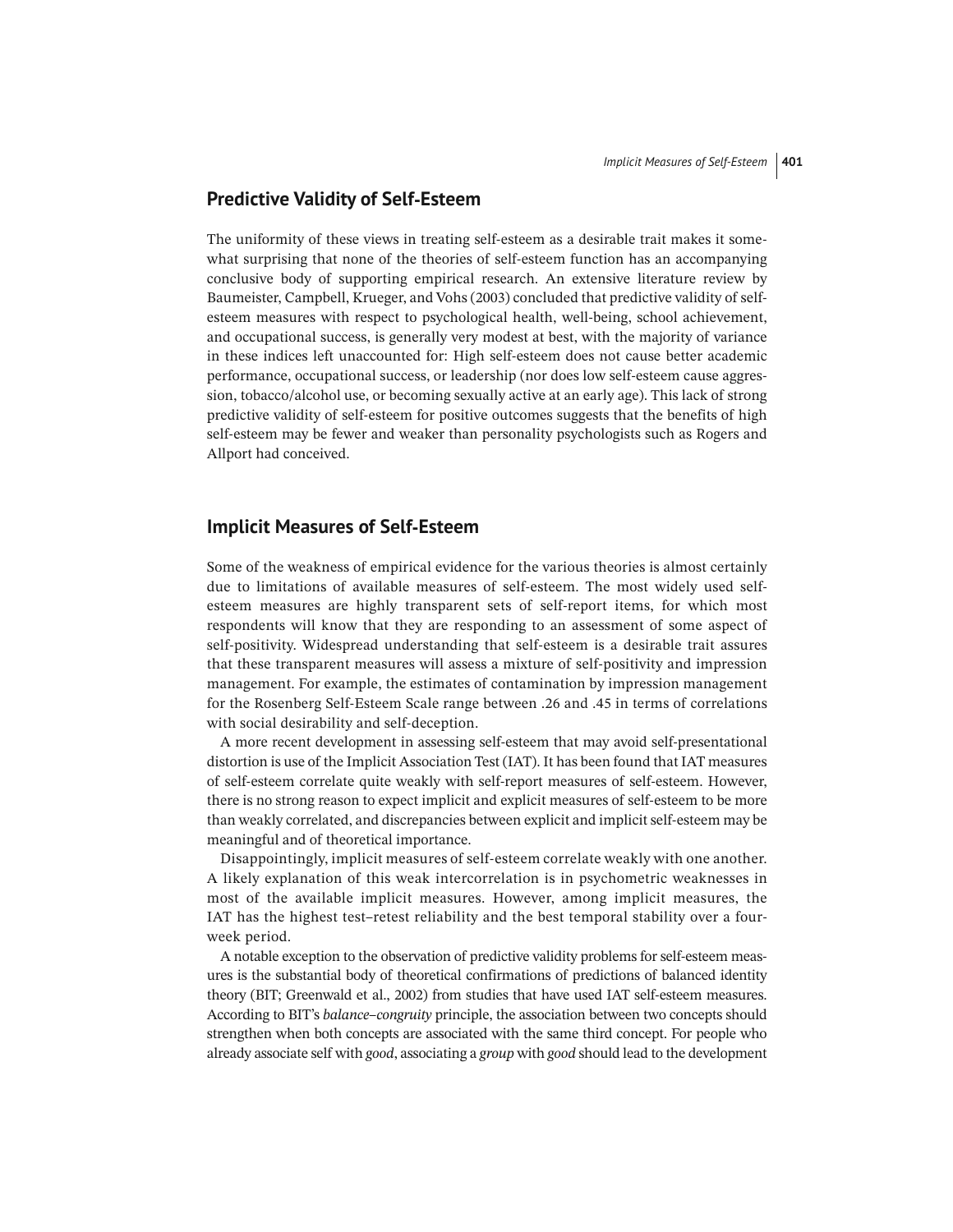# **402** *Self-esteem, Expressions of*

of an additional association between *self* and that *group*. One resulting prediction is that those high in self-esteem will identify with their in-group more than will those low self-esteem. In research testing BIT's balance–congruity principle, confirmations have been obtained consistently with IAT self‐esteem measures, while results with parallel self‐report self‐esteem measures do not reveal the theoretically expected patterns (Cvencek, Greenwald, & Meltzoff, 2012).

# **Self-Esteem in Children**

Developmental scientists investigate the origins, causes, and developmental progression of self‐esteem. Important work on young children's self‐evaluations has been done by Harter and colleagues using picture identification and self‐report. Harter has found that young children (ages 3–7) can evaluate themselves in terms of *particular* cognitive abilities ("I know the alphabet"), physical abilities ("I can tie my shoes"), their appearance ("I am happy with the way I look"), and other specific characteristics. Findings show that these domain-specific selfevaluations are highly positive for the majority of young children, agreeing with social psychology research showing that the vast majority of adults have a positive attitude toward self.

Harter and colleagues have described difficulties in investigating self‐esteem in preschool children. Owing either to cognitive limitations or to limitations of available measuring instruments, young children show no evidence of integrating the domain‐specific self‐evaluations into a higher‐order, overall evaluation of themselves. Children apparently cannot verbally report on their global self‐esteem, but only on their self‐concepts in particular areas (such as math, physical achievements, etc.). This limitation does not dictate that they lack a global form of self‐esteem. It has been hypothesized that, although young children are unable to demonstrate global self‐esteem in self‐report, it nevertheless is manifest in their *behavior*. Using a Q-sort method with experienced preschool teachers, researchers have identified behaviors that are interpreted as reflecting levels of global self‐esteem in preschool children (e.g. displays of confidence, curiosity, and independence).

Indirect measures (ones not relying on self‐report) are used increasingly by developmental psychologists. To measure preschool children's self‐esteem, recent studies have adapted the IAT to measure self-esteem without relying on self-report (Cvencek, Greenwald, & Meltzoff, 2016). This has permitted investigations that compare roles of implicit and explicit self‐esteem in children, revealing now that self‐esteem – when measured implicitly but not when measured by self-report – is evident in children as young as 5 years of age, who display affective–cognitive consistency of the same type previously demonstrated for adults.

# **See Also**

Abraham Maslow Alfred Adler Big Five Carl Rogers Gordon Allport Implicit Motives, Assessment of Karen Horney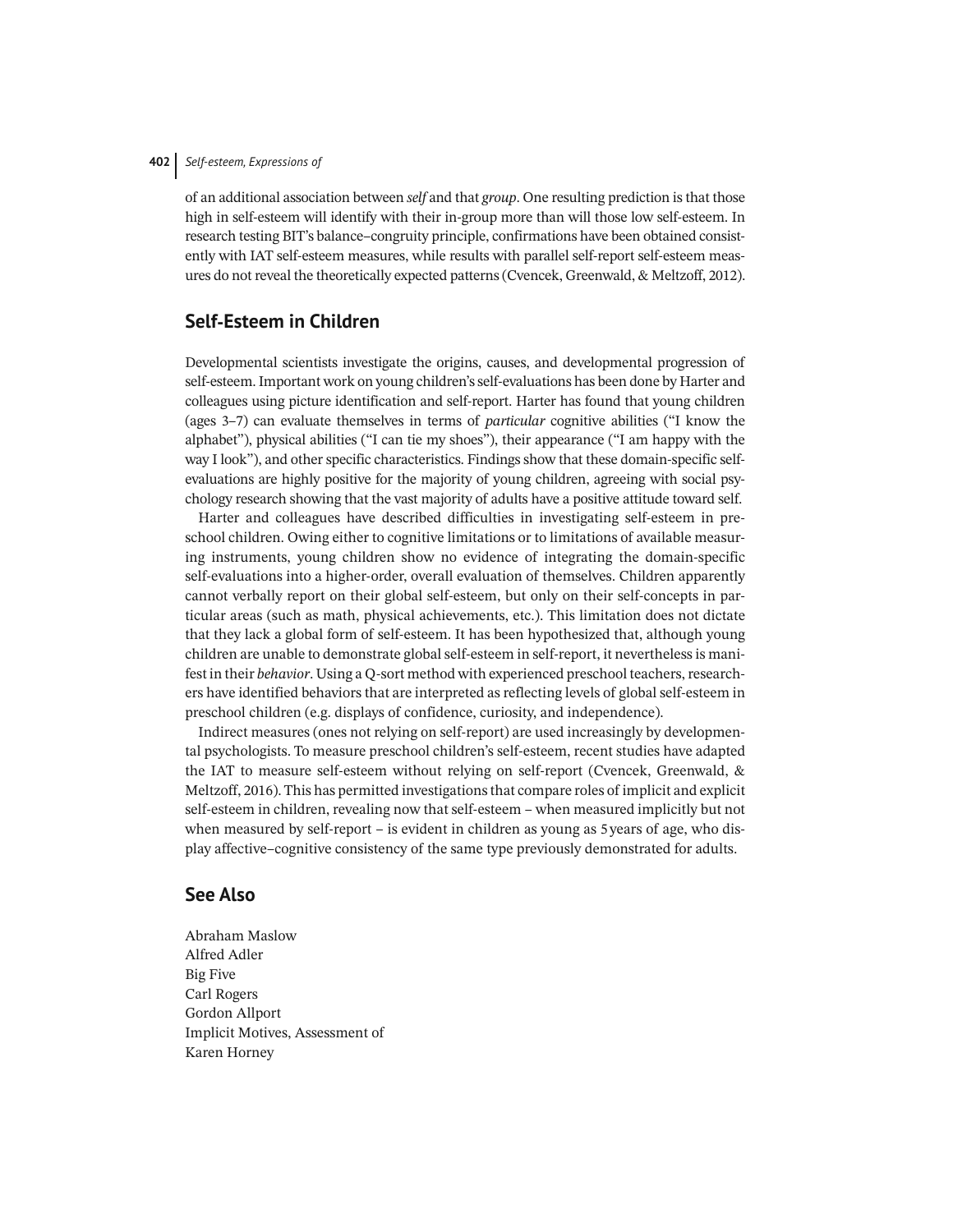*References* **403**

Self‐determination Theory Self‐esteem, Assessment of Self‐esteem, Theory of Self‐presentation Theory/Impression Management Social Desirability Sociometer Theory Terror Management Theory Unconscious Processes Unconscious Processes, Expression of Personality Process

# **References**

- Baumeister, R. F., Campbell, J. D., Krueger, J. I., & Vohs, K. D. (2003). Does high self‐ esteem cause better performance, interpersonal success, happiness, or healthier lifestyles? *Psychological Science in the Public Interest*, *4*, 1–44. https://doi.org/ 10.1111/1529‐1006.01431
- Brown, J. D., & Dutton, K. A. (1995). The thrill of victory, the complexity of defeat: Self‐esteem and people's emotional reactions to success and failure. *Journal of Personality and Social Psychology*, *68*, 712–722. https://doi.org/10.1037/0022‐3514.68.4.712
- Cohen, A. R. (1959). Some implications of self‐esteem for social influence. In C. I. Hovland & I. L. Janis (Eds.), *Personality and persuasibility* (pp. 102–120). New Haven, CT: Yale University Press.
- Coopersmith, S. (1967). *The antecedents of self‐esteem*. San Francisco, CA: Freeman.
- Cvencek, D., Greenwald, A. G., & Meltzoff, A. N. (2012). Balanced identity theory: Review of evidence for implicit consistency in social cognition. In B. Gawronski & F. Strack (Eds.), *Cognitive consistency: A fundamental principle in social cognition* (pp. 157–177). New York: Guilford.
- Cvencek, D., Greenwald, A. G., & Meltzoff, A. N. (2016). Implicit measures for preschool children confirm self‐esteem's role in maintaining a balanced identity. *Journal of Experimental Social Psychology*, *62*, 50–57. https://doi.org/10.1016/j.jesp.2015.09.015
- Greenberg, J., Solomon, S., Pyszczynski, T., Rosenblatt, A., Burling, J., Lyon, D., … Pinel, E. (1992). Why do people need self‐esteem? Converging evidence that self‐esteem serves an anxiety‐buffering function. *Journal of Personality and Social Psychology*, *63*, 913–922. https://doi.org/10.1037/0022‐3514.63.6.913
- Greenwald, A. G., Banaji, M. R., Rudman, L. A., Farnham, S. D., Nosek, B. A., & Mellot, D. S. (2002). A unified theory of implicit attitudes, stereotypes, self‐esteem, and self‐concept. *Psychological Review*, *109*, 3–25. https://doi.org/10.1037/0033‐295X.109.1.3
- James, W. (1890). *Principles of psychology*. New York: Holt.
- Rosenberg, M. (1965). *Society and the adolescent self‐image*. Princeton, NJ: Princeton University Press.
- Wylie, R. C. (1979). *The self‐concept: Theory and research on selected topics* (Vol. *2*). Lincoln, NE: University of Nebraska Press.
- Ziller, R. C., Hagey, J., Smith, M., & Long, B. H. (1969). Self‐esteem: A self‐social construct. *Journal of Consulting and Clinical Psychology*, *33*, 84–95. https://doi.org/10.1037/h0027374